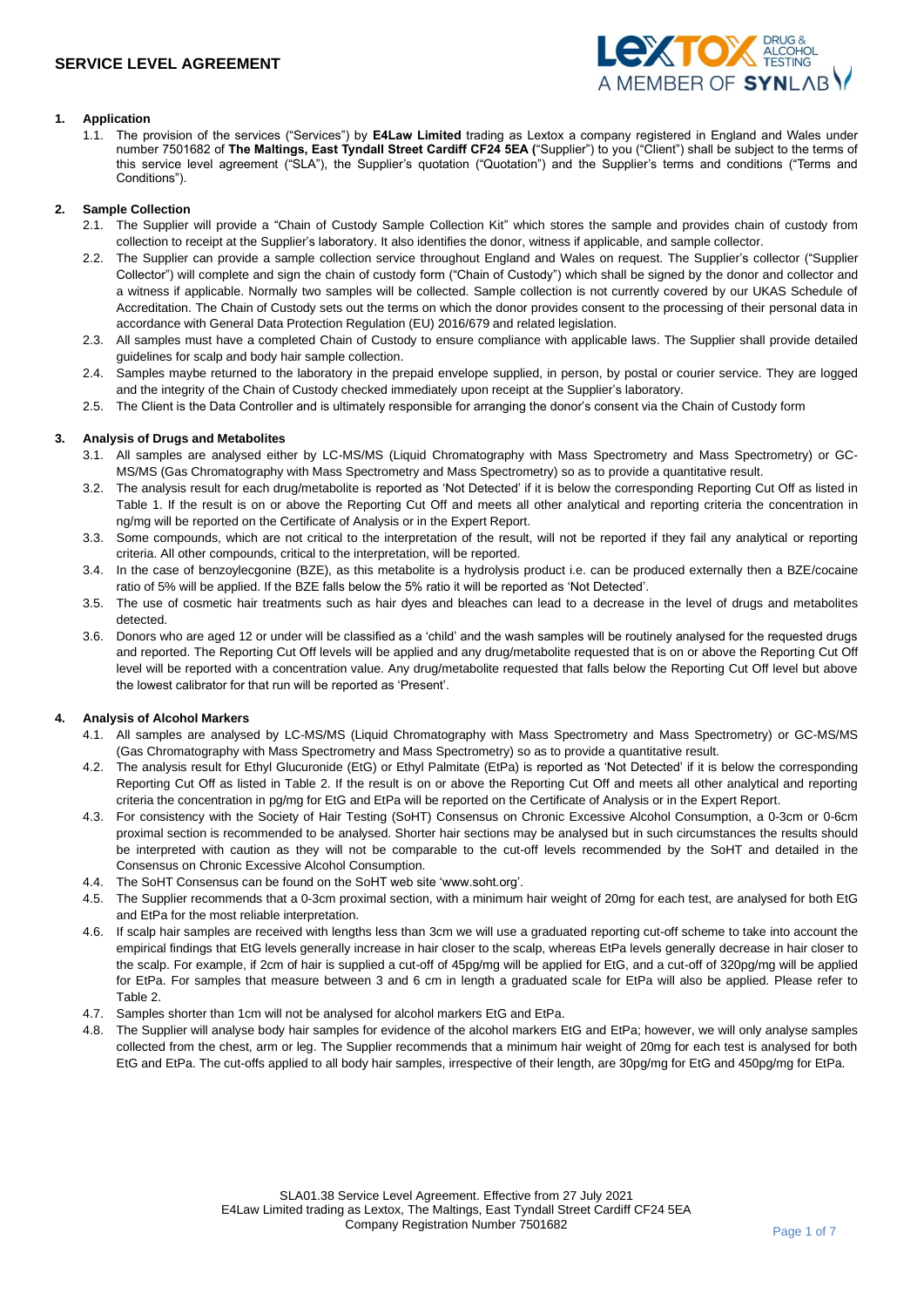

## **5. Non Routine Samples**

- 5.1. If the Chain of Custody Sample Collection Kit is not completed or sealed correctly the Supplier will discuss the implications with the client, if necessary, and obtain their instruction before proceeding. For example;
	- if the pack is not signed by the donor;
	- if the sample seals are broken or
	- if there are discrepancies in the chain of custody information.
	- This may delay the results being issued.
- 5.2. The Supplier recommends that each hair section should have a minimum weight of approximately 10mg to be analysed for drugs and approximately 20mg to be analysed for each of the alcohol markers. A section weighing less may be insufficient to allow detection of the requested compounds.
- 5.3. The Supplier may use the second hair sample from the Chain of Custody Sample Collection Kit with the first to obtain the recommended weight without prior authorisation from the client. This may result in there being insufficient 'B sample' to allow the result to be repeated by Lextox or another laboratory.
- 5.4. If the total weight of hair provided in the Chain of Custody Sample Collection Kit is insufficient the Client has the following options offered as a minimum:
	- the Supplier will continue with the underweight analysis and report the findings or;
	- the collection of another hair sample can be arranged. In such circumstances, if the Supplier incurs further reasonable charges and delays in reporting results the Client will be liable for such additional charges.
- 5.5. If there is insufficient hair length to cover the time period requested by the Client (assuming the hair grows at a rate of one centimetre per month), if available, the second sample, the 'B Sample', will be opened to see if the sample is sufficient length for the requested analysis, this will be done without prior authorisation from the client. If the 'B Sample' is long enough then this sample will be used and the original 'A Sample' will be retained. If both samples have insufficient hair length, the available hair will be analysed and the client informed. The Client should notify the Supplier within 24 hours of being informed of the short hair length, if the Client wishes the Supplier to not report the analysis results. The Supplier's fees will be reduced accordingly.
- 5.6. In certain circumstances, a sample of hair may contain much older strands of hair than those that would normally be present, for example in dreadlocked hair. In such circumstances the client will be informed it may not be possible to determine the age of the sample and the period of time to which that sample relates. However, it may still be possible to determine the presence of a drug.

### **6. Sample Reporting**

- 6.1. All individual sample results are reviewed by trained experienced scientific specialists before results are reported. Any report from the Supplier will only contain the results of testing in respect of the drug or drug groups requested by the Client.
- 6.2. All reported results will receive either a Certificate of Analysis or an Expert Report. The Certificate of Analysis will be accompanied by a covering letter summarising the results. The Certificate of Analysis will include the following items:
	- Donor Name, Date of Birth and Sex;
	- Unique Sample Number;
	- Collection Date;
	- Client Name, Reference and/or Account Reference;
	- Sample Type;
	- Hair Section Length and Corresponding Approximate Time Period if applicable; and
	- Testing Method and Results.
- 6.3. The Supplier may, subject to an additional charge payable by the Client, provide a detailed Expert Report on the results for presentation to Court if requested by the Client.
- 6.4. The Supplier monitors its reporting times and endeavours to report all results within approximately 5 working days from satisfactory receipt of the sample at its laboratory. If the results are to be presented to Court, we recommend the Client ensures the sample is received by the Supplier at the laboratory at least 10 working days before the Court date.
- 6.5. Metabolites are produced by the body when a drug is ingested and metabolised (broken-down), and traces of the metabolites are deposited in the hair shaft in the same way as the parent drug. Drug use will only be stated in an Expert Report where there is the presence of metabolites, whereas the detection of the parent drug only allows a statement of positive association with the drug, which may include the use. This will be the case for delta-9-THC, cocaine, MDMA, heroin, diazepam, methadone and buprenorphine.
- 6.6. The Supplier will display all numerical values to three significant figures or the appropriate number of decimal places
- 6.7. Opinions and interpretations, sample collections and levels above our calibration range are not currently covered under the company's ISO 17025 Scope of Accreditation.

## **7. Uncertainty of Measurement (%UM), Bias, Limit of Detection (LoD) and Lower Limit of Quantification**

- 7.1. The Supplier has detailed the Uncertainty of Measurement (%UM) and bias of analytical methods it uses for accredited analytes. The %UM and bias indicate the variability of the analytical test and indicate the range of values within which the true value will be found. The Supplier estimates the Uncertainty of Measurement using a standard uncertainty multiplied by a coverage factor of  $K=2$ , resulting in a confidence level of 95%. Where possible the %UM will be calculated using an incurred sample as this will include variations due to extraction from the hair matrix. The levels of drugs, metabolites and alcohol markers reported are the actual values obtained and do not factor in the %UM.
- 7.2. The Supplier has detailed the Limit of Detection (LoD) and the Lower Limit of Quantification (LLoQ) of analytical methods it used for accredited analytes. LoD is the lowest concentration of an analyte that can be reliably detected. LLoQ is the lowest concentration of an analyte in a sample that can be quantitatively determined.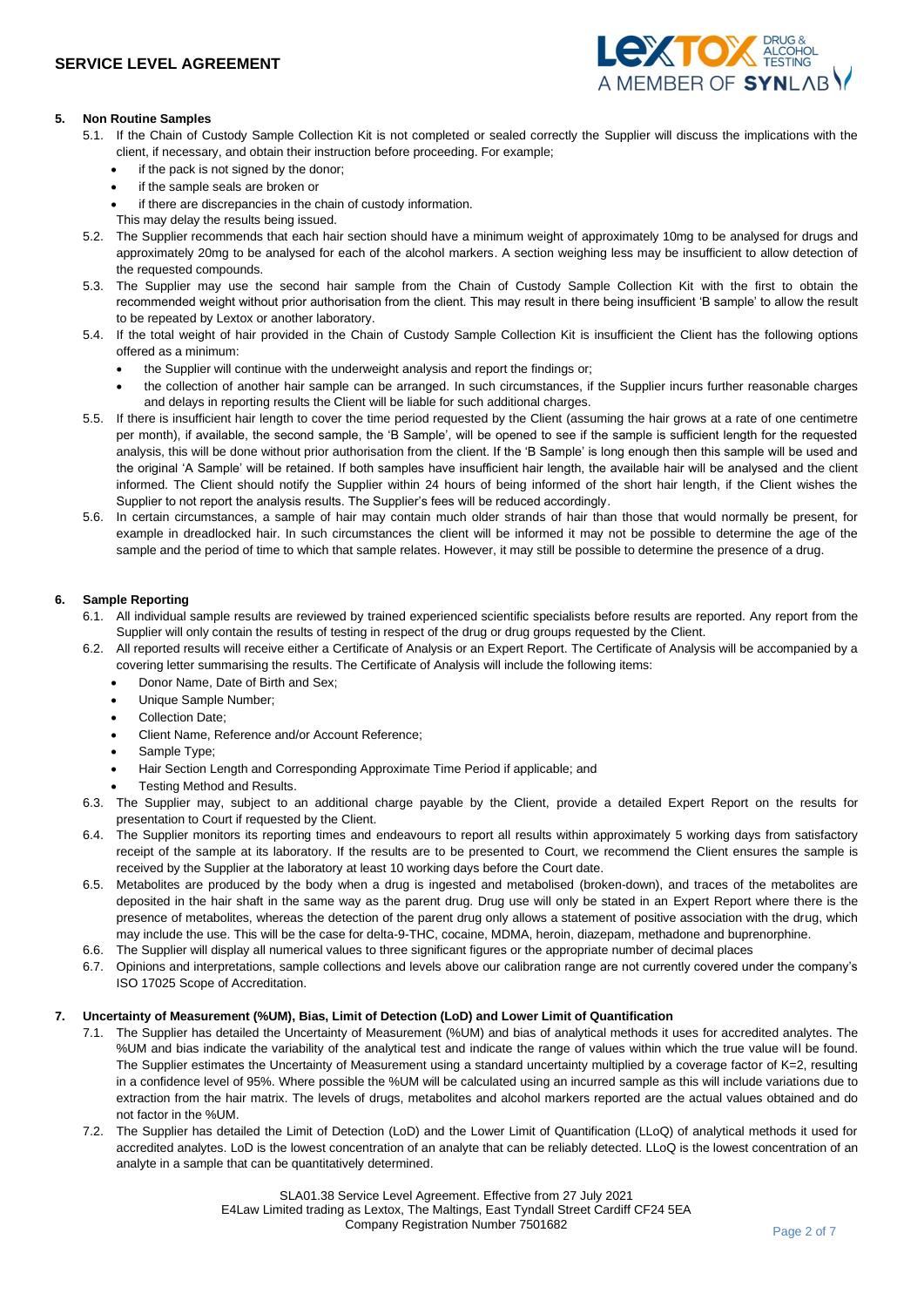

## **8. Fitness for Purpose**

- 8.1. All accredited analytical methods are fully validated in-line with our ISO 17025 accredited quality management systems to accurately identify and quantify any target compound to a level of detection required to show evidence of drug use in hair samples.
- 8.2. Our un-accredited analytical methods are fully validated in-line with our quality management systems to accurately identify and quantify any target compound to a level of detection required to show evidence of drug use in hair samples.
- 8.3. There are a number of factors (pre-analytical and analytical) that can affect the results and sometimes their interpretation. Examples of pre-analytical factors that can affect the levels of drugs or metabolites detected in hair are:
	- Individual person to person variations in metabolism;
	- Hair collection timing will affect estimated time ranges;
	- Use of chemical treatments such as dyes, bleaches and in some cases regular shampooing can reduce the level detected; or
	- The biology of the hair, i.e. the natural variations in hair growth.
- 8.4. Analytical factors may include:
	- Variables associated with reference standard manufacture; or
	- Laboratory measuring equipment and instruments.
- 8.5. Due to the pre-analytical factors, when a hair sample is sub-divided or a different hair sample is taken from the same donor covering the same time period, the Supplier cannot guarantee that the result obtained from the re-tested sample will be within the estimated uncertainty of measurement when compared with the original result.

### **9. Retention of Records and Samples**

- 9.1. Processed hair extracts will be stored for up to six months after receipt. Due to previously mentioned pre-analytical factors and the unknown stability of the extracts, the Supplier cannot guarantee that results obtained from the re-analysis of extracts will not differ from original results.
- 9.2. In reference to the Ministry of Justice Record Retention and Disposition Schedule, records pertaining to a sample will be retained for up to twenty-one years and maybe destroyed thereafter without further reference to the Client.
- 9.3. Any remaining hair samples will be retained for 30 days from issue of the analysis results after which they may be anonymised and used for research.
- 9.4. Any remaining hair sample that is not used for the purposes outlined in section 9.3. will be retained for up to twenty-one years.

### **10. Disclosure of Information to the Donor, other Parties and the Court**

- 10.1. If a donor, opposing solicitor or any other parties, requests disclosure of their result, the Supplier will firstly contact the Client. If the Client does not agree (in writing) with the results being released then the Supplier will not release any information unless the donor submits a formal written Data Subject Access Request which the Suppliers will respond to in accordance with the General Data Protection Regulation (EU) 2016/679 and ICO Guidance.
- 10.2. In some cases, the analysis performed may identify multiple compounds including the unconfirmed presence of analytes not requested by the Client. These results will not be disclosed to the Client, but will be disclosed if requested by the Court and the corresponding fee charged for any additional work.
- 10.3. The table below details the assays available using either LC-MS/MS or GC-MS/MS, showing cut-offs, calculated uncertainty and bias measured using where possible incurred hair from external proficiency test schemes or in-house produced incurred samples.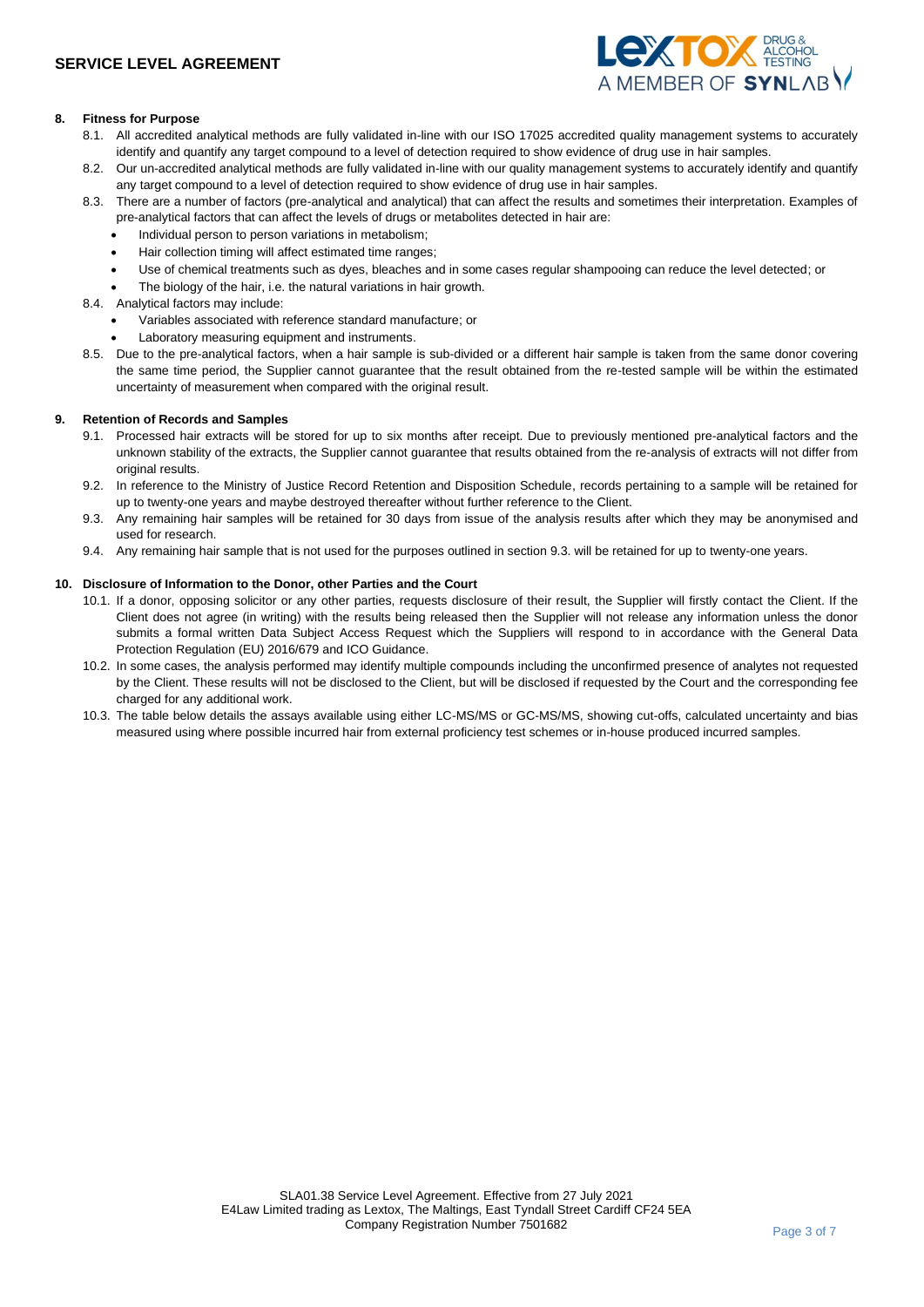

**Table 1: Drugs**

| Drug/metabolite                          | <b>Method</b> | <b>Reporting</b><br>Cut-Off<br>(ng/mg) | UM $(\pm \%)$  | Bias           | LoD<br>(ng/mg)      | <b>LLoQ</b><br>(ng/mg) | <b>Calibration</b><br>Range<br>(ng/mg) |
|------------------------------------------|---------------|----------------------------------------|----------------|----------------|---------------------|------------------------|----------------------------------------|
| <b>Ecstasy Group</b>                     |               |                                        |                |                |                     |                        |                                        |
| Methylenedioxymethylamphetamine (MDMA)** | LC-MS/MS      | $0.2*$                                 | 27.3%          | $+6.6%$        | 0.011               | 0.035                  | $0.1 - 10.0$                           |
| Methylenedioxyamphetamine (MDA)          | LC-MS/MS      | $0.2*$                                 | $\mathbf{r}$   | $\blacksquare$ | $\blacksquare$      | $\blacksquare$         |                                        |
| Methamphetamine, including amphetamine   |               |                                        |                |                |                     |                        |                                        |
| Methamphetamine                          | LC-MS/MS      | $0.2*$                                 | $\blacksquare$ | $\blacksquare$ | $\blacksquare$      | $\blacksquare$         | $\blacksquare$                         |
| Amphetamine**                            | LC-MS/MS      | $0.2*$                                 | 28.3%          | $+7.4%$        | 0.015               | 0.051                  | $0.1 - 10.0$                           |
| <b>Benzodiazepine Group</b>              |               |                                        |                |                |                     |                        |                                        |
| Desmethyldiazepam**                      | LC-MS/MS      | 0.04                                   | 30.9%          | $+1.7%$        | 0.003               | 0.008                  | $0.02 - 2.0$                           |
| Diazepam**                               | LC-MS/MS      | 0.04                                   | 26.3%          | $+12.3%$       | 0.002               | 0.006                  | $0.02 - 2.0$                           |
| Oxazepam                                 | LC-MS/MS      | 0.2                                    | $\blacksquare$ | $\blacksquare$ | $\blacksquare$      | ÷.                     |                                        |
| Temazepam                                | LC-MS/MS      | 0.2                                    | $\blacksquare$ | $\overline{a}$ | $\blacksquare$      | ÷.                     | $\blacksquare$                         |
| Nitrazepam                               | LC-MS/MS      | 0.04                                   | $\blacksquare$ | $\blacksquare$ | $\blacksquare$      | ۰                      | $\blacksquare$                         |
| Flunitrazepam                            | LC-MS/MS      | 0.04                                   | $\blacksquare$ | $\blacksquare$ | $\mathbf{r}$        | ۰                      | $\blacksquare$                         |
| <b>Buprenorphine Group</b>               |               |                                        |                |                |                     |                        |                                        |
| <b>Buprenorphine</b>                     | LC-MS/MS      | 0.05                                   | $\blacksquare$ | $\blacksquare$ | $\blacksquare$      | $\blacksquare$         | $\blacksquare$                         |
| Norbuprenorphine                         | LC-MS/MS      | 0.05                                   | $\blacksquare$ | $\blacksquare$ | $\mathbf{r}$        | $\sim$                 | $\mathbf{r}$                           |
| <b>Cocaine Group</b>                     |               |                                        |                |                |                     |                        |                                        |
| <b>AEME</b>                              | LC-MS/MS      | 0.2                                    | $\blacksquare$ | $\blacksquare$ | $\blacksquare$      | ÷.                     | $\mathbf{r}$                           |
| Benzoylecgonine**                        | LC-MS/MS      | $0.05*$                                | 25.4%          | $+2.5%$        | 0.003               | 0.010                  | $0.04 - 4.0$                           |
| Cocaethylene                             | LC-MS/MS      | $0.05*$                                | $\blacksquare$ | $\blacksquare$ | $\blacksquare$      | ä,                     |                                        |
| Cocaine**                                | LC-MS/MS      | $0.5*$                                 | 22.8%          | $-1.1%$        | 0.015               | 0.050                  | $0.1 - 10.0$                           |
| Norcocaine                               | LC-MS/MS      | $0.05*$                                | $\blacksquare$ | $\blacksquare$ | $\blacksquare$      | $\blacksquare$         | $\blacksquare$                         |
| <b>New Psychoactive Substances</b>       |               |                                        |                |                |                     |                        |                                        |
| <b>Benzylpiperazine</b>                  | LC-MS/MS      | 0.02                                   | $\overline{a}$ | L.             | $\bar{\phantom{a}}$ | ä,                     |                                        |
| Hordenine                                | LC-MS/MS      | 0.02                                   | $\blacksquare$ | $\blacksquare$ | $\blacksquare$      | $\blacksquare$         |                                        |
| Methylbenzylpiperazine                   | LC-MS/MS      | 0.02                                   | $\blacksquare$ | $\blacksquare$ | $\blacksquare$      | $\blacksquare$         | $\blacksquare$                         |
| Methcathinone                            | LC-MS/MS      | 0.02                                   | $\blacksquare$ | $\blacksquare$ | $\blacksquare$      | ÷,                     | $\blacksquare$                         |
| Methiopropamine                          | LC-MS/MS      | 0.02                                   | $\blacksquare$ | $\blacksquare$ | $\blacksquare$      | $\blacksquare$         | $\blacksquare$                         |
| N-Methylphenethylamine                   | LC-MS/MS      | 0.02                                   | $\blacksquare$ | $\blacksquare$ | $\blacksquare$      | ÷.                     | $\mathbf{r}$                           |
| 2-Aminoindane                            | LC-MS/MS      | 0.02                                   | $\blacksquare$ | $\blacksquare$ | $\blacksquare$      | ÷,                     | $\blacksquare$                         |
| Methylone                                | LC-MS/MS      | 0.02                                   | $\blacksquare$ | $\blacksquare$ | $\blacksquare$      | $\blacksquare$         | $\blacksquare$                         |
| 1,4 Florophenyl piperazine               | LC-MS/MS      | 0.02                                   | $\blacksquare$ | $\blacksquare$ | $\blacksquare$      | ä,                     | $\blacksquare$                         |
| Dimethylcathinone                        | LC-MS/MS      | 0.02                                   | $\blacksquare$ | $\blacksquare$ | $\blacksquare$      | $\frac{1}{2}$          | $\blacksquare$                         |
| <b>Ethylone</b>                          | LC-MS/MS      | 0.02                                   | $\blacksquare$ | $\blacksquare$ | $\blacksquare$      | $\blacksquare$         | $\blacksquare$                         |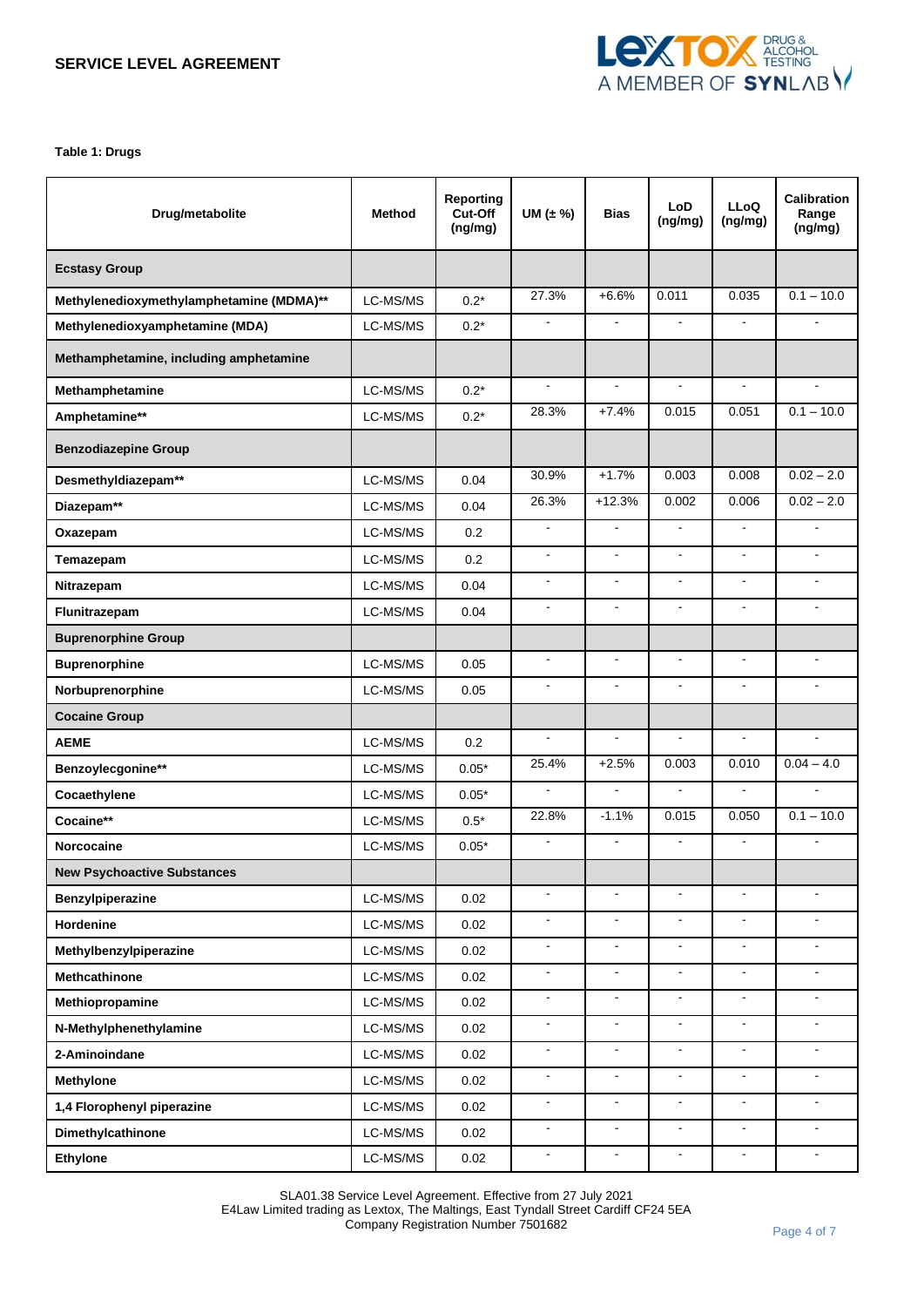

| Drug/metabolite                   | <b>Method</b> | Reporting<br>Cut-Off<br>(ng/mg) | UM $(\pm \%)$  | <b>Bias</b>              | LoD<br>(ng/mg)           | <b>LLoQ</b><br>(ng/mg) | <b>Calibration</b><br>Range<br>(ng/mg) |
|-----------------------------------|---------------|---------------------------------|----------------|--------------------------|--------------------------|------------------------|----------------------------------------|
| 4-Fluroamphetamine                | LC-MS/MS      | 0.02                            | $\mathbf{r}$   | $\mathbf{r}$             | $\blacksquare$           | $\overline{a}$         | ÷.                                     |
| 5-APDB                            | LC-MS/MS      | 0.02                            | $\mathbf{r}$   | $\overline{\phantom{a}}$ | $\overline{\phantom{a}}$ | $\blacksquare$         | $\blacksquare$                         |
| <b>Buphedrone</b>                 | LC-MS/MS      | 0.02                            | $\blacksquare$ | $\overline{\phantom{a}}$ | $\mathbf{r}$             | $\blacksquare$         | ÷.                                     |
| p-methoxyamphetamine (PMA)        | LC-MS/MS      | 0.02                            | $\blacksquare$ | $\blacksquare$           | $\overline{\phantom{a}}$ | $\blacksquare$         | ä,                                     |
| <b>Butylone</b>                   | LC-MS/MS      | 0.02                            | $\blacksquare$ | $\blacksquare$           | $\overline{\phantom{a}}$ | $\blacksquare$         | ۰.                                     |
| <b>MDAT</b>                       | LC-MS/MS      | 0.02                            | $\overline{a}$ | ÷,                       | $\blacksquare$           | ä,                     |                                        |
| p-methoxymethamphetamine (PMMA)   | LC-MS/MS      | 0.02                            | $\mathbf{r}$   | $\overline{\phantom{a}}$ | $\mathbf{r}$             | $\blacksquare$         | $\blacksquare$                         |
| <b>Dimethocaine</b>               | LC-MS/MS      | 0.02                            | $\blacksquare$ | $\overline{\phantom{a}}$ | $\blacksquare$           | $\blacksquare$         | $\blacksquare$                         |
| <b>MDPBP</b>                      | LC-MS/MS      | 0.02                            | $\blacksquare$ | $\overline{a}$           | $\blacksquare$           | $\overline{a}$         | $\blacksquare$                         |
| Methylethcathinone                | LC-MS/MS      | 0.02                            | $\blacksquare$ | $\blacksquare$           | $\blacksquare$           | $\overline{a}$         | ä,                                     |
| 6-APB                             | LC-MS/MS      | 0.02                            | $\blacksquare$ | $\blacksquare$           | $\overline{\phantom{a}}$ | $\blacksquare$         | $\blacksquare$                         |
| 5-APB                             | LC-MS/MS      | 0.02                            | $\blacksquare$ | ÷,                       | $\overline{a}$           | ä,                     | ä,                                     |
| Pentylone                         | LC-MS/MS      | 0.02                            | $\blacksquare$ | $\overline{\phantom{a}}$ | $\blacksquare$           | $\blacksquare$         | $\blacksquare$                         |
| ortho-Chlorophenylpiperazine      | LC-MS/MS      | 0.02                            | $\blacksquare$ | $\sim$                   | $\blacksquare$           | $\blacksquare$         | $\blacksquare$                         |
| <b>Methoxetamine</b>              | LC-MS/MS      | 0.02                            | $\blacksquare$ | $\overline{\phantom{a}}$ | $\blacksquare$           | $\blacksquare$         | $\blacksquare$                         |
| <b>MPBP</b>                       | LC-MS/MS      | 0.02                            | $\blacksquare$ | $\mathbf{r}$             | $\blacksquare$           | $\mathbf{r}$           | ÷                                      |
| 3,4-Dimethylmethcathinone         | LC-MS/MS      | 0.02                            | $\blacksquare$ | ÷,                       | $\overline{\phantom{a}}$ | $\overline{a}$         | $\blacksquare$                         |
| Methylenedioxypyrovalerone (MDPV) | LC-MS/MS      | 0.02                            | $\blacksquare$ | ÷,                       | $\overline{a}$           | $\blacksquare$         | ÷                                      |
| 5-MeO-DALT                        | LC-MS/MS      | 0.02                            | $\blacksquare$ | $\overline{\phantom{a}}$ | $\overline{\phantom{a}}$ | $\blacksquare$         | $\blacksquare$                         |
| 5-lodo-2-aminoindane              | LC-MS/MS      | 0.02                            | $\blacksquare$ | $\overline{a}$           | $\mathbf{r}$             | $\overline{a}$         | $\overline{a}$                         |
| Trifluoromethylphenylpiperazine   | LC-MS/MS      | 0.02                            | $\blacksquare$ | $\overline{\phantom{a}}$ | $\overline{\phantom{a}}$ | $\blacksquare$         | $\blacksquare$                         |
| Camfetamine                       | LC-MS/MS      | 0.02                            | $\blacksquare$ | $\blacksquare$           | $\overline{\phantom{a}}$ | $\blacksquare$         | ÷.                                     |
| 4-Methoxyphencyclidine            | LC-MS/MS      | 0.02                            | $\blacksquare$ | $\overline{a}$           | $\overline{a}$           | $\overline{a}$         | $\blacksquare$                         |
| <b>Benzedrone</b>                 | LC-MS/MS      | 0.02                            |                | $\overline{a}$           | L.                       |                        |                                        |
| 2-Diphenylmethylpiperidine        | LC-MS/MS      | 0.02                            | $\blacksquare$ |                          | $\blacksquare$           |                        |                                        |
| Naphyrone                         | LC-MS/MS      | 0.02                            | $\blacksquare$ | $\blacksquare$           | $\blacksquare$           | $\blacksquare$         |                                        |
| <b>Diclofensine</b>               | LC-MS/MS      | 0.02                            | $\blacksquare$ | $\blacksquare$           | $\blacksquare$           | $\blacksquare$         | $\blacksquare$                         |
| <b>Methadone Group</b>            |               |                                 |                |                          |                          |                        |                                        |
| <b>EDDP</b>                       | LC-MS/MS      | 0.2                             |                |                          |                          |                        |                                        |
| Methadone**                       | LC-MS/MS      | $0.2*$                          | 29.1%          | $-6.4%$                  | 0.009                    | 0.031                  | $0.1 - 10$                             |
| <b>Opiate Group</b>               |               |                                 |                |                          |                          |                        |                                        |
| 6-Acetylmorphine (6 AM)**         | LC-MS/MS      | $0.2*$                          | 27.8%          | $+16.1%$                 | 0.020                    | 0.067                  | $0.1 - 10$                             |
| Codeine**                         | LC-MS/MS      | $0.2*$                          | 26.5%          | $+9.4%$                  | 0.018                    | 0.060                  | $0.1 - 10$                             |
| Dihydrocodeine**                  | LC-MS/MS      | 0.2                             | 35.5%          | $+4.5%$                  | 0.013                    | 0.044                  | $0.1 - 10$                             |
| Morphine**                        | LC-MS/MS      | $0.2^{\star}$                   | 25.6%          | $+3.4%$                  | 0.019                    | 0.064                  | $0.1 - 10$                             |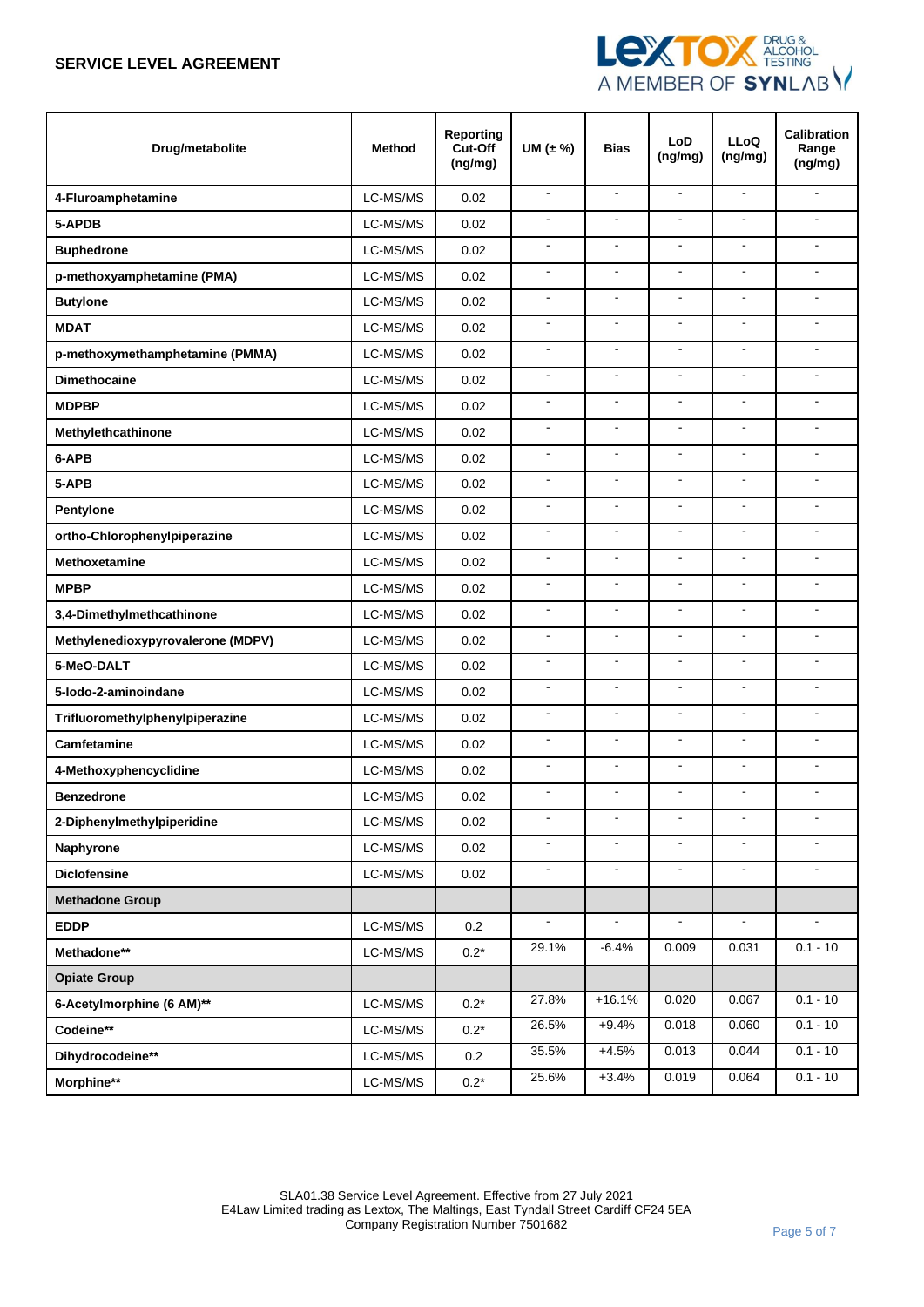

| Drug/metabolite                      | <b>Method</b> | <b>Reporting</b><br>Cut-Off<br>(ng/mg) | UM $(\pm \%)$  | <b>Bias</b>           | <b>LoD</b><br>(ng/mg) | <b>LLoQ</b><br>(ng/mg)       | <b>Calibration</b><br>Range<br>(ng/mg) |
|--------------------------------------|---------------|----------------------------------------|----------------|-----------------------|-----------------------|------------------------------|----------------------------------------|
| <b>Cannabis Group</b>                |               |                                        |                |                       |                       |                              |                                        |
| Delta-9-tetrahydrocannabinol (THC)** | GC-MS/MS      | $0.05*$                                | 44.1%          | $-7.3%$               | 0.007                 | 0.022                        | $0.05 - 5.0$                           |
| 11-hydroxy-delta-9-THC               | GC-MS/MS      | 0.0002                                 | $\blacksquare$ | $\blacksquare$        | $\blacksquare$        | $\blacksquare$               | $\blacksquare$                         |
| 11-nor-9-carboxy-delta-9-THC         | GC-MS/MS      | $0.0002*$                              | $\blacksquare$ | $\overline{a}$        | $\blacksquare$        | $\overline{a}$               | $\sim$                                 |
| <b>Antidepressant Group</b>          |               |                                        |                |                       |                       |                              |                                        |
| <b>Fluoxetine (Prozac)</b>           | LC-MS/MS      | 0.04                                   | $\blacksquare$ | $\sim$                | $\blacksquare$        | $\sim$                       | $\blacksquare$                         |
| <b>Trazodone</b>                     | LC-MS/MS      | 0.04                                   | $\blacksquare$ | $\tilde{\phantom{a}}$ | $\mathbf{r}$          | $\overline{a}$               | ä,                                     |
| Clozapine                            | LC-MS/MS      | 0.04                                   | $\blacksquare$ | $\blacksquare$        | $\blacksquare$        | $\blacksquare$               | $\blacksquare$                         |
| <b>Anti-Epileptic Group</b>          |               |                                        |                |                       |                       |                              |                                        |
| Gabapentin                           | LC-MS/MS      | 0.2                                    | $\blacksquare$ | $\blacksquare$        | $\blacksquare$        | $\blacksquare$               | $\blacksquare$                         |
| Pregabalin                           | LC-MS/MS      | 0.2                                    | $\blacksquare$ | $\sim$                | $\blacksquare$        | $\blacksquare$               | $\blacksquare$                         |
| <b>Spice Group</b>                   |               |                                        |                |                       |                       |                              |                                        |
| <b>JWH-018</b>                       | LC-MS/MS      | 0.02                                   | $\blacksquare$ | $\blacksquare$        | $\blacksquare$        | $\blacksquare$               | $\sim$                                 |
| <b>JWH-019</b>                       | LC-MS/MS      | 0.02                                   | $\blacksquare$ | $\blacksquare$        | $\blacksquare$        | $\blacksquare$               | ٠                                      |
| <b>JWH-073</b>                       | LC-MS/MS      | 0.02                                   | $\blacksquare$ | $\overline{a}$        | $\blacksquare$        | $\blacksquare$               | ÷.                                     |
| <b>JWH-081</b>                       | LC-MS/MS      | 0.02                                   | $\blacksquare$ | $\sim$                | $\mathbf{r}$          | $\sim$                       | $\sim$                                 |
| <b>JWH-122</b>                       | LC-MS/MS      | 0.02                                   | $\blacksquare$ | $\blacksquare$        | $\blacksquare$        | $\blacksquare$               | $\sim$                                 |
| <b>JWH-200</b>                       | LC-MS/MS      | 0.02                                   | $\blacksquare$ | $\overline{a}$        | $\blacksquare$        | $\overline{a}$               | $\sim$                                 |
| <b>JWH-250</b>                       | LC-MS/MS      | 0.02                                   | $\blacksquare$ | $\blacksquare$        | $\blacksquare$        | $\blacksquare$               | ٠                                      |
| RCS-4                                | LC-MS/MS      | 0.02                                   | $\blacksquare$ | $\blacksquare$        | $\blacksquare$        | $\blacksquare$               | ÷.                                     |
| RCS-8                                | LC-MS/MS      | 0.02                                   | $\blacksquare$ | $\blacksquare$        | $\blacksquare$        | $\blacksquare$               | ä,                                     |
| <b>Single Compound Tests</b>         |               |                                        |                |                       |                       |                              |                                        |
| <b>LSD</b>                           | LC-MS/MS      | 0.04                                   | $\blacksquare$ | $\blacksquare$        | $\blacksquare$        | $\qquad \qquad \blacksquare$ | $\blacksquare$                         |
| Cathinone**                          | LC-MS/MS      | 0.20                                   | 20.0%          | $-1.2%$               | 0.014                 | 0.045                        | $0.1 - 10.0$                           |
| Pethidine                            | LC-MS/MS      | 0.20                                   | $\blacksquare$ | $\blacksquare$        | $\blacksquare$        | $\blacksquare$               |                                        |
| <b>Phencyclidine (PCP)</b>           | LC-MS/MS      | 0.04                                   |                | $\blacksquare$        | $\omega$              | $\blacksquare$               | $\mathbf{r}$                           |
| Ketamine**                           | LC-MS/MS      | 0.20                                   | 26.7%          | $+15.5%$              | 0.014                 | 0.045                        | $0.1 - 10.0$                           |
| Tramadol**                           | LC-MS/MS      | 0.20                                   | 31.4<br>$\%$   | $+11.8%$              | 0.011                 | 0.037                        | $0.1 - 10.0$                           |
| Mephedrone**                         | LC-MS/MS      | 0.04                                   | 20.0%          | $+1.5%$               | 0.002                 | 0.006                        | $0.02 - 2.0$                           |
| Zolpidem (hypnotic)                  | LC-MS/MS      | 0.04                                   | $\blacksquare$ | $\blacksquare$        | $\blacksquare$        | $\blacksquare$               | $\blacksquare$                         |
| Fentanyl                             | LC-MS/MS      | 0.02                                   | ۰              | $\blacksquare$        | $\blacksquare$        | $\blacksquare$               | $\blacksquare$                         |

\*: The cut-off level indicated complies with the SoHT consensus on hair analysis.

\*\*: The analytes indicated are UKAS accredited.